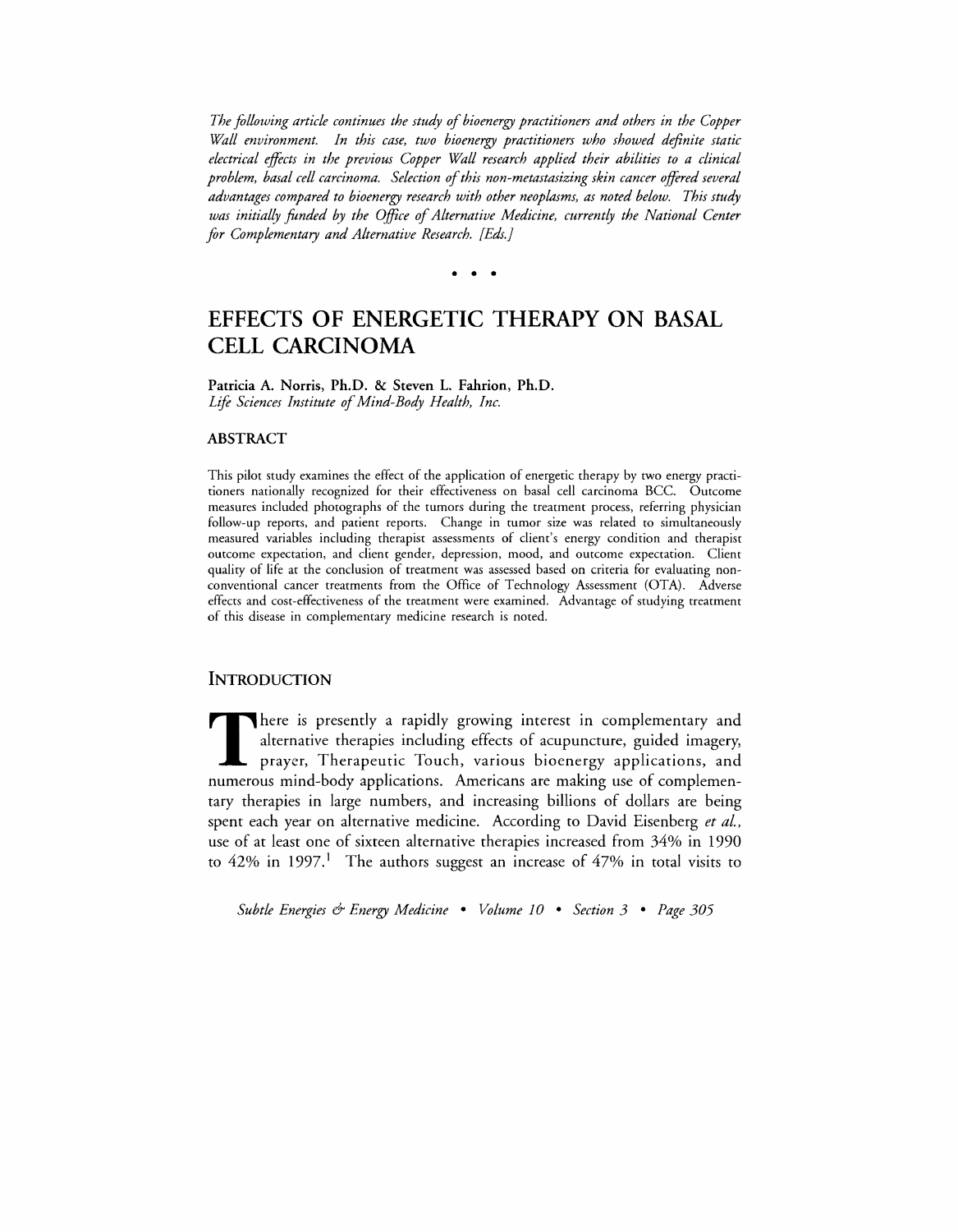alternative medicine practitioners from 427 million in 1990 to 629 million in 1997, thereby exceeding total visits to all U.S. primary care physicians. Biofeedback and psychoneuroimmunology have provided measurable scientific evidence of the efficacy of mind-body approaches to healing by means of internal, "inside the skin" energy changes that can be brought under voluntary control.

Although anecdotal reports have suggested that energetic therapy does work with a variety of conditions, few research studies have examined its effects. A recent study reported in the Western Journal of Medicine by Fred Sicher *et al.*  demonstrated clinically and statistically positive effects of energy healing at a distance in a double-blind randomized trial on 40 patients with advanced AIDS.<sup>2</sup> Treated subjects acquired fewer new AIDS-defining illnesses ( $p = 0.04$ ), had lower illness severity ( $p = 0.03$ ), required significantly fewer doctor visits ( $p = 0.01$ ), fewer hospitalizations ( $p = 0.04$ ) and fewer days of hospitalization ( $p = 0.04$ ) and had significantly improved mood ( $p = 0.02$ ) compared to controls.

asal cell carcinoma is a common, locally aggressive but rarely metasta-<br>sizing epidermal tumor, which is not subject to spontaneous remission.<br>There are an estimated 480,000 new cases of BCC in the United States<br>each year. sizing epidermal tumor, which is not subject to spontaneous remission. There are an estimated 480,000 new cases of BCC in the United States each year. BCC accounts for 80 percent of all nonmelanoma skin cancers in the United States. Standard treatments include surgical excision, radiation therapy, and cryotherapy.

The purpose of the present research was to evaluate the efficacy of an alternative and complementary medical treatment, the application of energy therapy, to basal cell carcinoma (BCC). Treatment outcome measures include photographs of the tumors, physician follow-up, and patient reports. We relate treatment outcome (changes in tumor following application of energy therapy) to simultaneously measured variables including assessment of client's energy condition by the practitioner, practitioner outcome expectation, and client gender, depression, mood, and outcome expectation. Client quality of life at the conclusion of treatment was assessed based on the Office of Technology Assessment (OTA) criteria for evaluating non-conventional cancer treatments.

The energetic treatment sessions were conducted in the copper walls environment at Menninger, since earlier work by Green *et al.* demonstrated very large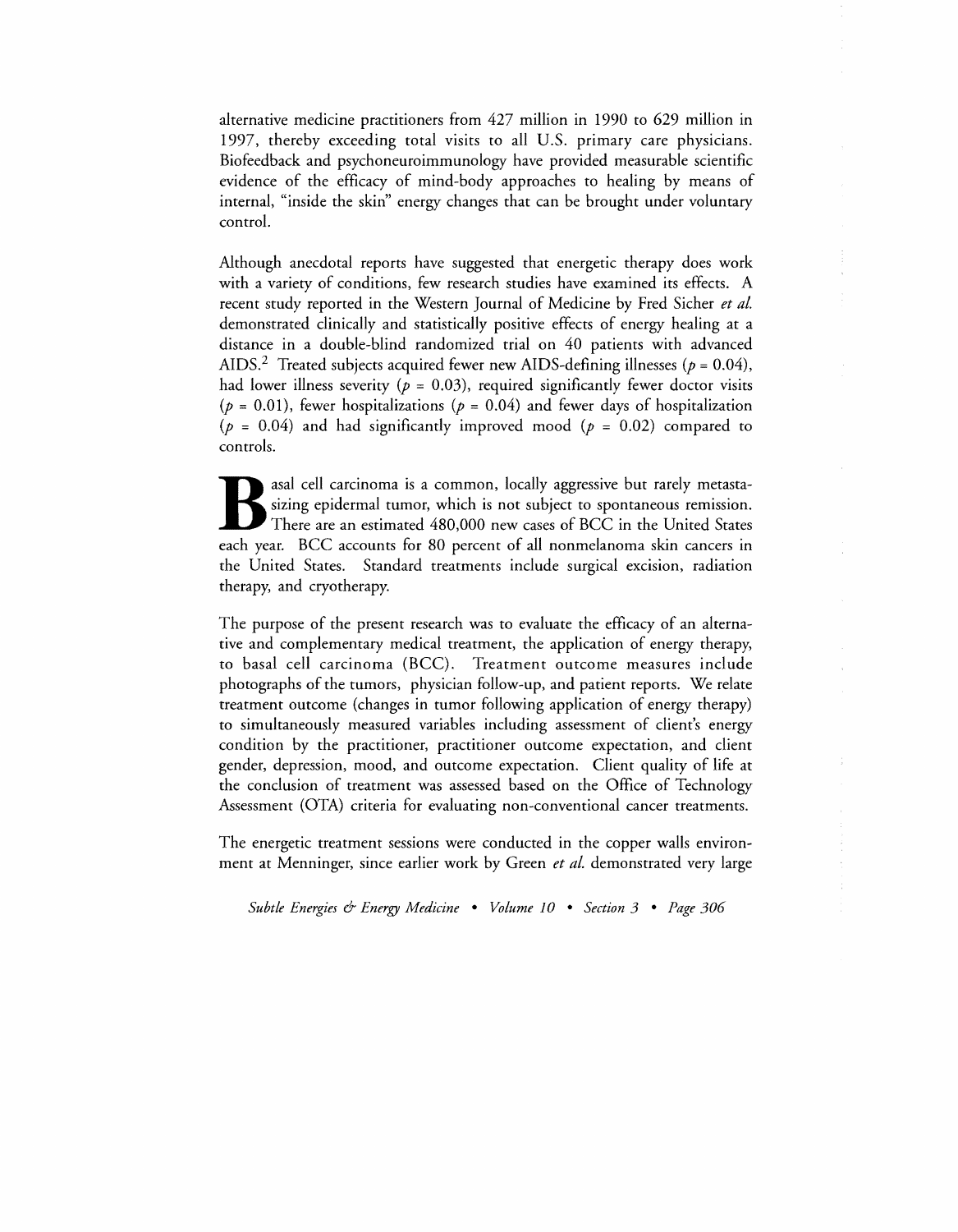voltage changes, from 4v to 190v during therapy sessions with patients while their intention and attention were focused on sending energy to the client. The body potentials (static electric voltages) of both client and practitioner were measured with respect to earth ground during each energetic treatment session.

## PROCEDURES

Two highly renowned healers, Ethel Lombardi of Chicago and Mietek Wirkus of Bethesda, Maryland, came to Topeka to participate in this study, the first federally-supported research to examine the effects of "healing" on patients with skin cancer (basal cell carcinoma). This type of healing is sometimes referred to as bioenergy balancing, spiritual healing, energetic therapy, or non-contact therapeutic touch. Under the watchful eye of *their own physicians,* 10 skincancer patients were treated by Lombardi and Wirkus.

The patients were randomly assigned to one or the other of the two energy therapists. The treatments took place over a four week period. In the first week patients received an initial assessment including photographs of the tumors for computer measurement, and completing a Profile of Mood States (POMS) and a Beck Depression Scale.

I in the second week, patients received three Energetic Treatment sessions on alternating days. They filled out a Client Outcome Expectation (COE) form before each session, and answered the POMS and the Beck Depression Scale before and after each of these sessions. The bioenergy therapists filled out a Therapist Outcome Expectation (TOE) form and evaluated patients' energy fields and balance, anchored on scales of one to seven.

In the third week, the patients came in only to have their tumors photographed again, while the energy therapists returned to their homes. The fourth week was the same as the second week, with three Energetic Treatment sessions, and questionnaires before and after each session. Patients received a total of six treatment sessions. Photos were taken at the initial assessment (week 1), during the third week, at the end of treatment and at an interview session one month after treatment.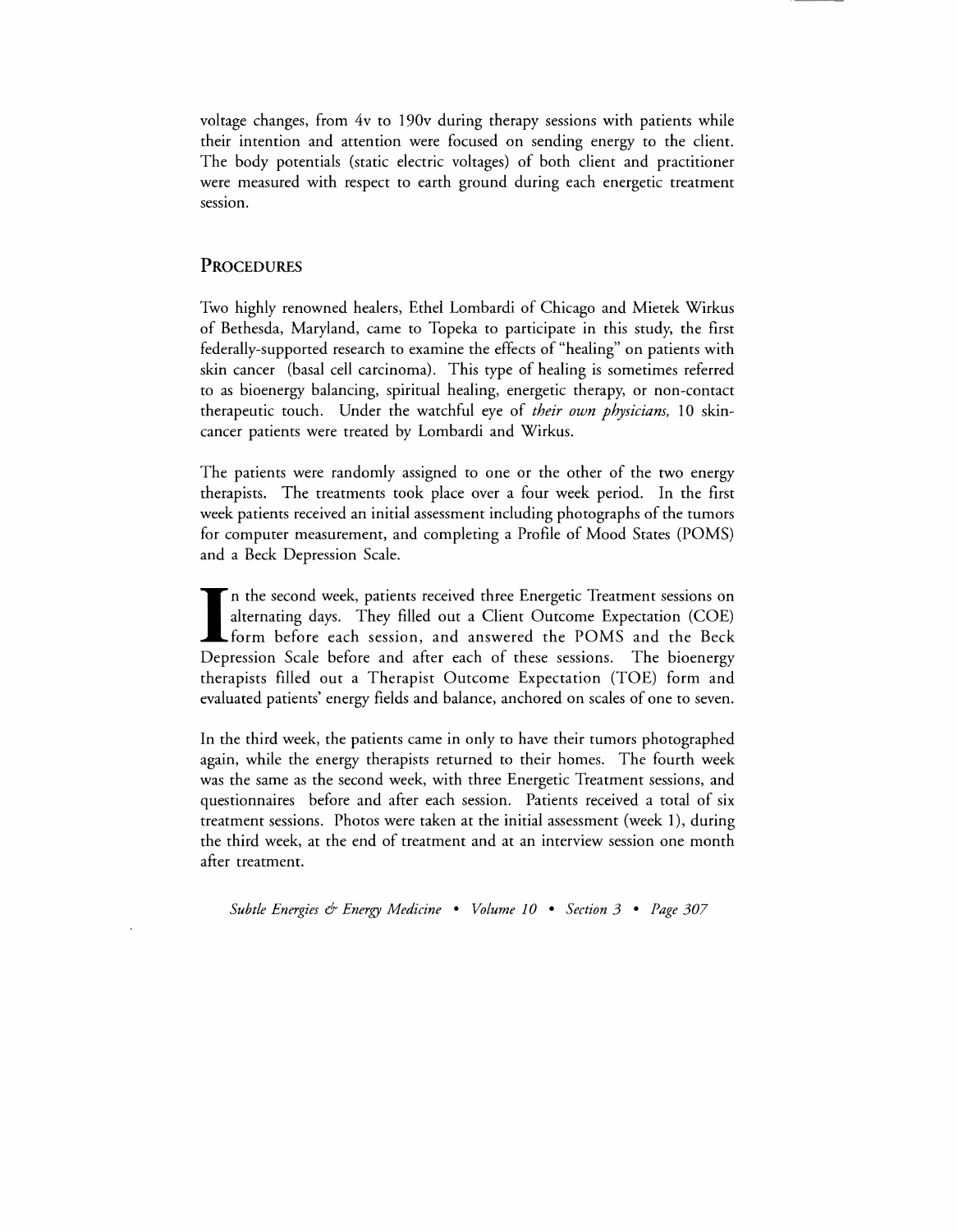## **RESULTS**

 $\sum$   $\epsilon$  recruited participants to the study by referral from local dermatologists. Three of the four local dermatologists agreed to participate in the study as co-investigators and to refer participants to it, but the number of actual referrals fell short of the projected number proposed (20). Newspaper ads were placed which brought in a number of additional appropriate patients, who were referred to the dermatologists for diagnosis by giving them the names of the participating dermatologists. However, the final number remained only at 10) obviating statistical examination of the results. The results of this pilot study nonetheless permit the following observations (in the spirit of scientific hypothesis-searching research) that will contribute to future studies in this area.

#### 1. Efficacy

Instances where energetic therapy was effective in reducing tumor size were examined. Since these tumors are not considered to reduce in size or remit spontaneously) it seems reasonable to assume that when improvement during treatment is observed in the participant's condition, i.e., tumor reduction or elimination, it is a treatment effect. Results indicate that several of the patients showed tumor reduction or elimination during the three-week treatment period, based on reports of subjects, observations of project staff, physician reports, and periodic photographs of the tumors. However, as can be seen in Table I, there is general, though not complete, agreement between the various outcome measures.

Photographs were taken by a professional photographer at the Menninger laboratory, using a high-resolution Nikon FM2 camera with a Sigma Macro lens, with a Vivatar Macroflash 5000 ring flash. The areas were measured precisely with a Red Line HealthCare transparent template with em-ruled concentric circles. The center was cut out, adjusted to the size of the tumor, to reveal the tumor without interference. Procedures for processing tumor images involved the use of Global Lab Image software, which when properly calibrated, allowed determination of the area of the tumor in  $cm<sup>2</sup>$ .

We had anticipated that the photographs would provide an objective indication of tumor size, but there were two problems that made the photographs less useful. First, there were timing considerations, as the photographs were completed well before the final evaluation of the physicians, or before the final follow-up of the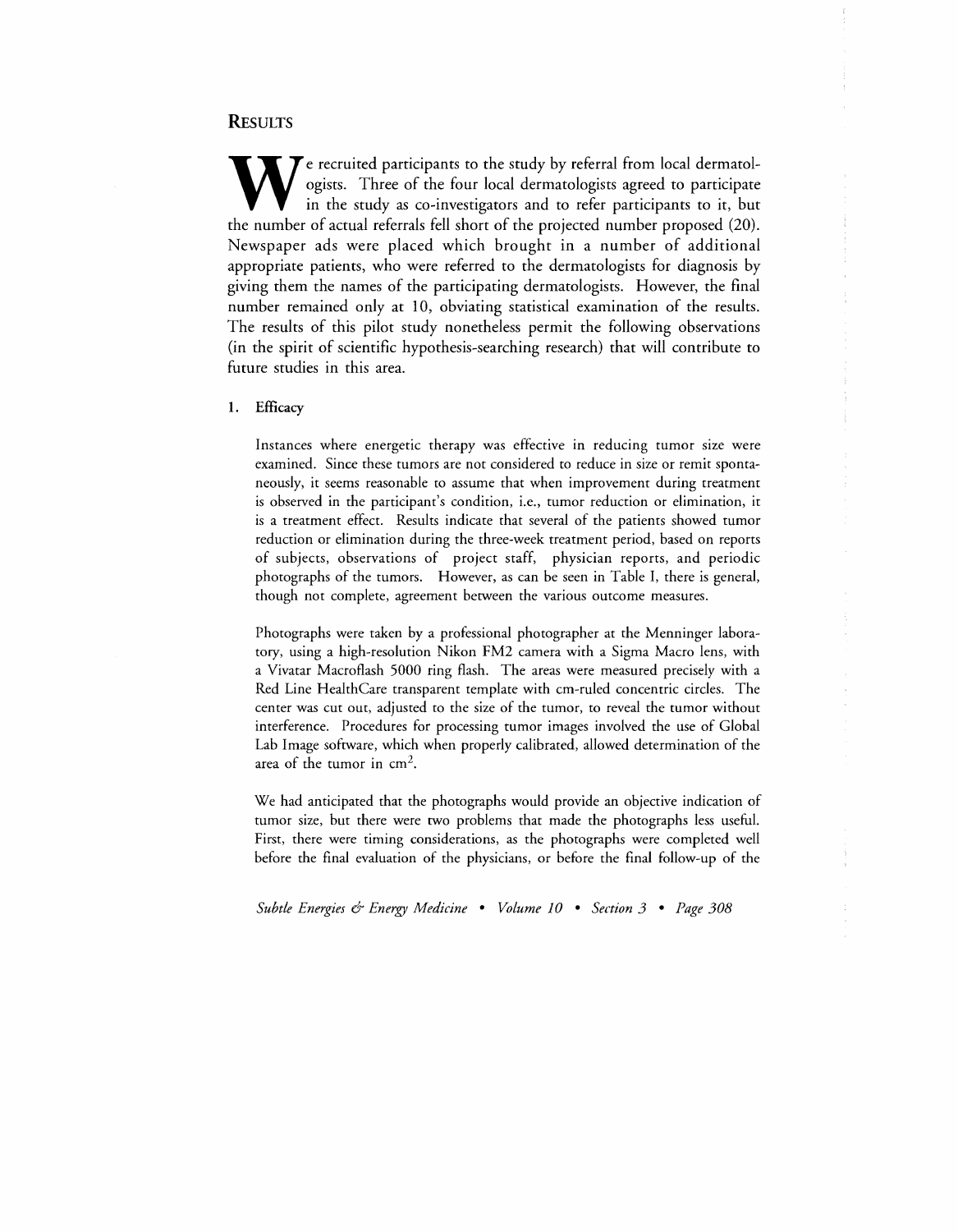|     | <b>BCC Summary of Outcome Results</b>                        |                            |                                                        |                |   |               |                  |                                                                                                                           |
|-----|--------------------------------------------------------------|----------------------------|--------------------------------------------------------|----------------|---|---------------|------------------|---------------------------------------------------------------------------------------------------------------------------|
| SS# | Photo                                                        | Doctor                     | Patient                                                | R1             |   |               | <b>R2 TOEPOE</b> | Comment                                                                                                                   |
| 1   | a--5 No Change<br>b--3 Mod. Success.                         | 0 No followup,<br>Unknown  | 5 Not improved*                                        | 4              |   | $4\quad 5.8$  | 3.7              | *Tumor a went from dark in color to<br>pink. Feels that healer helped her with<br>back pain later diagnosed as arthritis. |
| 2   | 3 Mod. Success. 5 No Change                                  |                            | 5 Not improved<br>but arthritis did<br>improve         | 4              |   | $3\quad 6.5$  | 6.8              | Definitely not discernable at end of<br>third treatment week, but then<br>returned at 4 week followup                     |
| 3   | 1 Eliminated                                                 | 0 No followup              | 1 Eliminated                                           | $\mathbf{1}$   |   | - 7           | 5.5              | No recurrence at one year followup                                                                                        |
| 4   | a--5 Unsuccessful<br>b--3 Mod. Success. 3 Mod. Succ.         | 4 Some. Succ.              | 4 Some Success<br>3 Moderate Success                   |                |   | 3.4 3.4 5.9 6 |                  |                                                                                                                           |
| 5   | 1 Eliminated                                                 | 5 No Change                | Deceased                                               | $\overline{3}$ |   | $2 > 55.8$ 4  |                  | Went away & came back                                                                                                     |
| 6   | 4 Some. Success. 4 Some Succ.                                |                            | 4 Somewhat Succ.                                       | 4              |   | 4 6.2         | 5.5              |                                                                                                                           |
| 7   | a--3 Mod. Success. 5 No Change<br>$b-5$ Grew<br>$c$ --5 Grew | 5 No Change<br>5 No Change | 5 No Change                                            | 5 <sup>7</sup> |   | 5 6.5 6.3     |                  |                                                                                                                           |
| 8   | $a-5$ Grew<br>b--3 Mod. Success. 1 Eliminated                | 3 Mod. Succ.               | 2 Mostly Successful 1,2 1,2 6.3 4.2<br>1 Eliminated    |                |   |               |                  | No further multiple occurrences**                                                                                         |
| 9   | 5 Grew                                                       | 5 No Change                | 5 No Change                                            | 5 <sup>7</sup> |   | $5 \quad 5.3$ | -4               |                                                                                                                           |
| 10  |                                                              |                            | 2 Mostly Success. 0 No follow-up 2 Mostly Successful 2 |                | 2 | -6            | 5.3              |                                                                                                                           |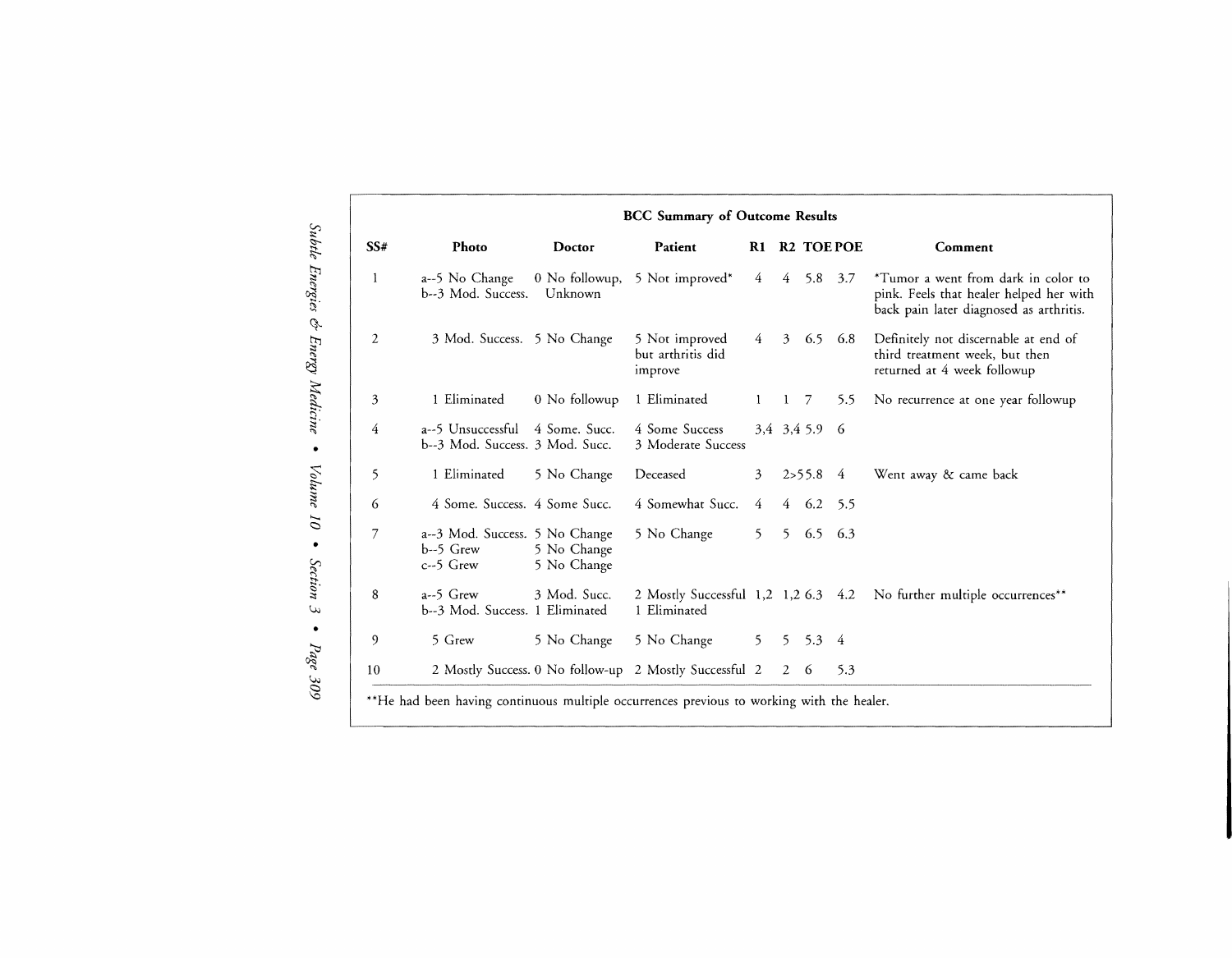patients. This timing problem is illustrated by the fact that in two cases results were more positive at the last photo session *(i.e.,* the tumors shrank) than they were when the patients returned to their physician. With other patients, the tumor grew again after completion of the photographs (Participants # 2, 6). Conversely, for one patient (Participant #8) the result was not as positive at the final photo session as it was by the time the patient returned to his physician. In his case, in the photographs one of the tumors appeared to have grown, and the other was smaller. By the time the patient returned to the doctor, one of the tumors was much improved and removed by surgery, and the other was already completely eliminated. Especially notable was Participant  $# 2$ : at the end of the third week, neither the photographer nor the researcher was able to observe a tumor where one previously existed, and the photograph of the area showed no tumor. At one month followup it had begun to return, and in the participant interview, she reported, "It disappeared until about the 24th [of July], and then it came back in the last three days." Her physician subsequently noted no discernible improvement.

The second problem was caused by an absence of color in the photographs. Cost considerations and technological problems in processing and data storage did not permit the use of color photographs. It became obvious that color would have contributed significantly to our ability to use the photographs to discern changes in both tumor size and color. The color changes were often dramatic and seemed to be more indicative of change than reduction in bulk.

#### 2. Brief Case Summaries

*Participant #1* was a 52 year old woman in fairly good health who had intermittent asthma and reported back pain. She was not depressed, and her moods as reflected by the POMS were generally good. Two tumors were treated, one on her back and one on her shoulder. Both went from a dark color to a light pink. Observations at the time were that the tumors went from a dark, swollen virulent appearance to a flatter lighter look. After the six treatments, the tumors were still evident; she did not however return to the dermatologist. At one year follow-up, she reported the treatments helped her with the back pain, which was later diagnosed as spinal arthritis. She reported the tumors had not gone away.

*Participant* #2 was a 78 year old woman who tested with mild depression. She reported a single episode of major depression some years ago. She had one tumor beside her nose. The tumor was not discernible at the end of the third week, but by the fifth week it had reappeared, and was removed by radiation two months later. In the one-year follow-up she reported "... healings were great. It helped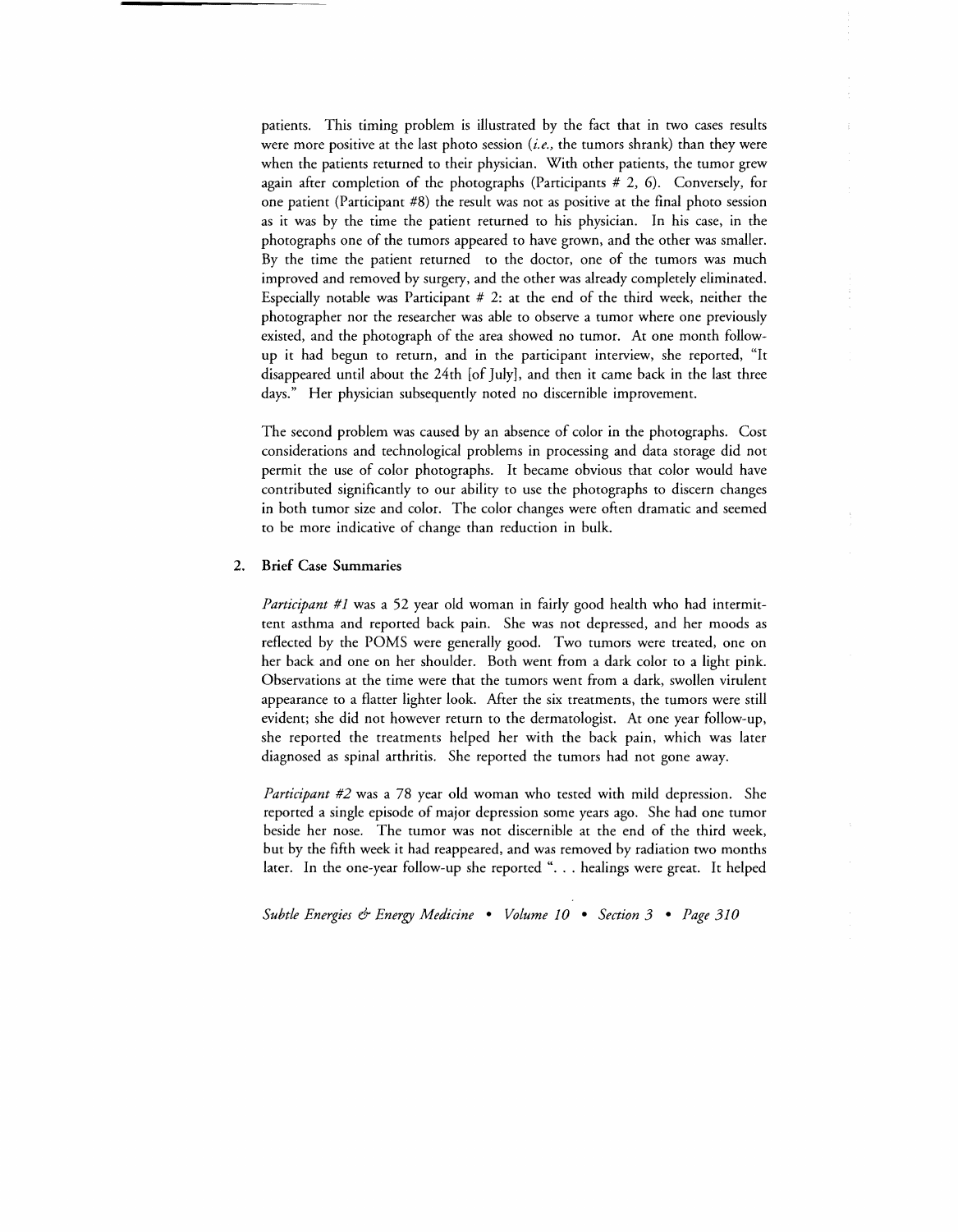me so much, helped my rheumatoid arthritis. I was feeling so much better, and it lasted quite a while, I could get around so much more, and my energy was better. . . . Now . . . lots of aches but I'm still in pretty good spirits." No further outbreaks of BCC.

*Participant #3* was a 57 year old man in good health with no depression. He had one tumor on the left side of his nose, which was completely eliminated during treatments. It did not come back, and at one year follow-up he reported the tumor was completely gone for 11 months. In the last month he noticed a little secretion, and put Neosporin on it. It has not returned, and he reported he is doing great and has had no further occurrences.

*Participant #4* was a 67 year old man in fair health with no depression. He had a large tumor on the top of his head and a slightly smaller one on his cheek. Both tumors were reduced in size and/or volume according to the dermatologist; they also became lighter in color during the treatments. At one year follow-up he reported they ". . . changed in coloration. They both seemed to shrink but they didn't go away. I had them both out later. I'm feeling good now, feeling just fine." No recurrences.

*Participant #5* was a 70 year old woman with a large tumor on her left leg. She had aches and pains but was not depressed. During the treatments, the tumor "felt warm and comfortable" and appeared successively smaller in photos until it could not be seen in the black and white photo. However, when she returned to the dermatologist, it had reverted in size and was slightly larger than at the outset. It was removed by cryotherapy. The patient died of a cardiovascular accident prior to the one year follow-up.

*Participant #6* was a 47 year old man who presented with severe depression. He was a patient at the Veteran's Administration Hospital, and had a diagnosis of Post Traumatic Stress Disorder. He had small tumors on the side of his nose and on his forehead, which at the end of treatment appeared to have been completely eliminated according to the photos and the observations of the staff. The patient reported that his nose was more sore. At one year follow-up he reported he had surgery on the side of his nose and "it left a nasty scar." He said the one on his forehead was improved, but stayed raw and was treated with liquid nitrogen, and still had not gone away, so he was putting Retin-A on it every night.

*Participant* #7 was a 72 year old man who was not depressed. He was a farmer and had used arsenic as an insecticide for many years. He had had more than 300 basal cell tumors removed over the last few years. Three tumors that were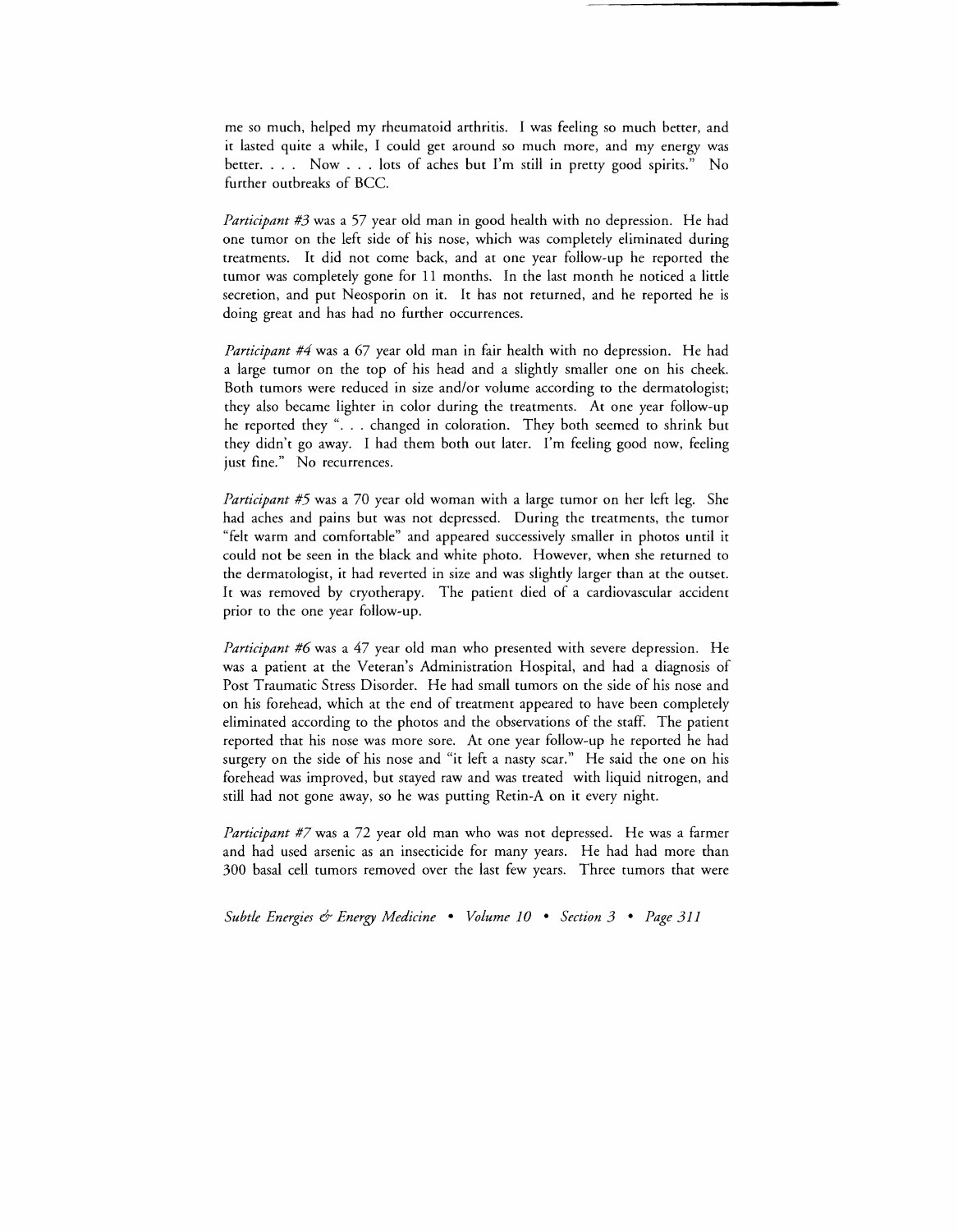evident at the time were treated energetically. According to photographic evidence, one appeared to shrink and the other two appeared to have grown. According to the doctor and the patient, there was no change. In the one-year follow-up he reported he was still seeing his dermatologist every three months, and had "about 400" removed so far, all by skin biopsy.

*Participant* #8 was a 56 year old man who had no depression. As was the case with subject #7, he also had farmed all his life, had used arsenic extensively as an insecticide, and had multiple tumors, with dozens having been removed over time. Two tumors were treated with energetic therapy. According to photographic evidence, one tumor appeared to have grown and the other to have moderately reduced in size. In this case, both the dermatologist and the patient reported one tumor was entirely eliminated, and the other was reduced in size. One year later both the physician and the patient reported that he had had no further occurrences since the treatments. The patient said, ". . . no recurrences for a year now. They all stopped, and before that I was in the doctor's office every two or three months to remove bunches; he removed 30 or 40 from me, and now there are no more. The ... healing was the only thing I did that was different."

*Patient #9* was a 70 year old woman who was severely depressed and presented with dysphoria on the POMS. She was in the throes of grief as her son had been recently murdered and her husband and anothr relative had recently died. Nevertheless she volunteered for the energetic therapy when presented with the options by her dermatologist.. She had one tumor that was treated with energetic therapy. There was no discernible change in the tumor, and it was removed by surgery. There was a change for the better in the POMS during the weeks she received energy treatments. In the one-year follow-up, she stated "I don't think anything could have helped me then. I was going through such a hard time, I can hardly remember it." She has had no further recurrences.

*Patient #10* was a 69 year old woman with a rather large swollen tumor on the end of her nose. She was not depressed, and was active and in good moods. According to photographic evidence, the tumor shrank greatly in size and the energy treatments were mostly successful. At the end of treatment, physical evidence included that the black area of the tumor was decreased, and the swelling had gone down. In the one-year follow-up, she said' the swelling and dark color went down and never carne back. The tumor was not noticeable, just a slight whitish color. She felt positive about the experience and its outcome, and said she was busy and in good health.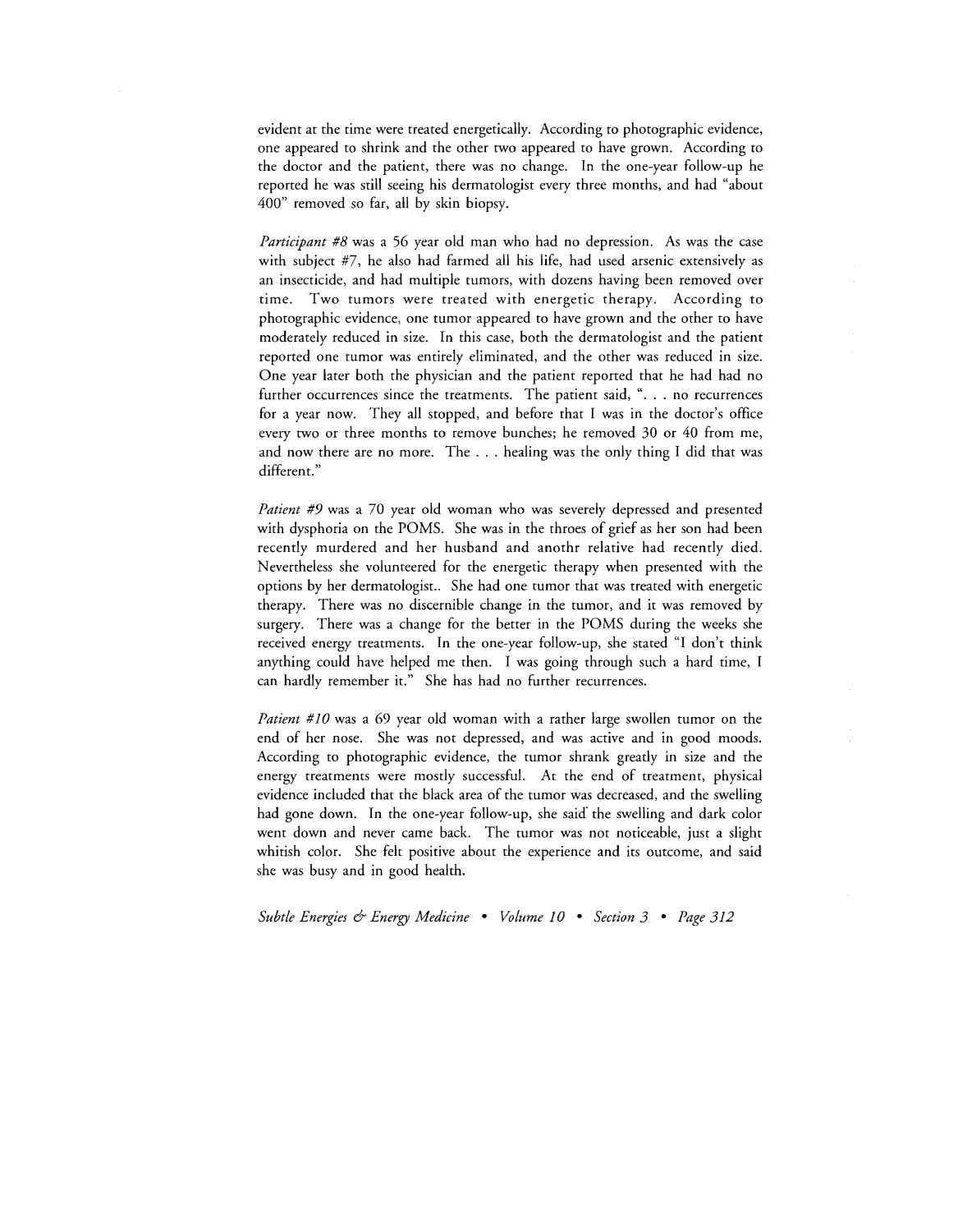#### 3. Process Variables that Predicted Outcome

While these results must remain only suggestive in view of the small number of participants, the following observations were made:

- a. *Therapist' outcome expectation (TOE) ratings at the initial assessment of the client's energetic condition (strength and balance of their energy field)* appeared predictive of outcome. The three strongest and most balanced energy field by the initial assessment belonged to the three participants who had the best outcome (#'s 3, 8, & 10). The energy field with the lowest perceived strength and balance belonged to one of the two patients with the worst outcome.
- b. *Practitioner (static electrical) body potentials* measured with respect to ground: In the absence of movement artifact, static electrical surges of up to 28 and 54 volts were measured on the bodies of the two healers, while they were engaged in energetic therapy. Review of characteristics of practitioner body potential data (degree and duration) in relation to various indices of outcome, and in relation to practitioner-reported client field strength has not revealed specific patterns in this small group of clients.
- c. *Client (static electrical) body potentials* measured with respect to ground are not available at present. Research data conducted in our lab analyzed subsequent to this study have indicated that *changes* in client body potentials usually mirror those of the bioenergy practitioner.
- d. *Client age and gender* bore no discernible relationship to outcome in this small group.
- e. *Client depression:* Seven out of ten participants were not depressed, one patient had mild depression, and two patients were severely depressed. Following treatment, and one year later, the patient with mild depression was no longer depressed, and described herself in "pretty good spirits." The number of depressed patients was too small to pin down the role depression might have played, although the three most successful clients *(#s* 3, 8, and 10) had no depression.
- *£ Client mood* was examined both with regard to absolute levels in the Profile of Mood States (POMS) scores before and after each treatment session, and with regard to the level of change in scores from pre- to post-treatment. Although the number of clients was too small to conduct statistical analysis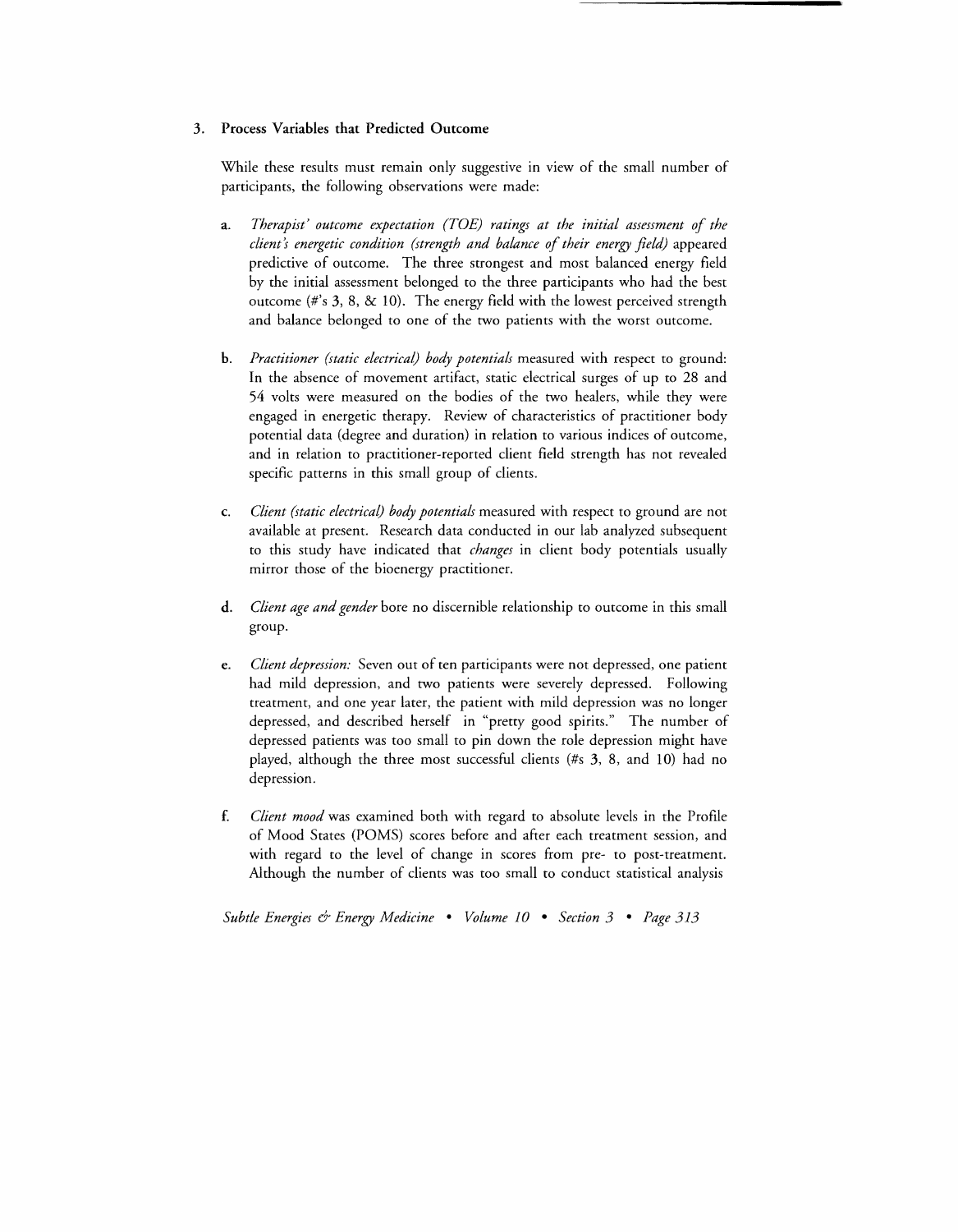of results, they were categorized into three groups (Success, Moderate Success, and Failure), to contribute to hypothesis development for future studies. Inspection of the post-treatment data from three scales (Elated, Composed, and Energy) suggested differences in post-treatment mood between those later more successful, versus those less successful. In each case, the ultimately more successful patients were more Elated, more Composed, and more Energized after the treatments than those eventually less successful. Pre-treatment mood differences were evident only with regard to Elated; the more successful were more Elated initially.

- g. *Client outcome expectations* were generally not related to outcome; however, the three patients with the best outcome all had *neither* the highest nor the lowest expectations initially.
- h. *Client quality of life after treatment*. As noted below, positive subjective reports of their treatment experiences were provided by most of the patients. Comments at one-year follow-up included (#3), "I feel pretty positive about what happened. I got a medium good result from the healing because the swelling went down and never came back ... I'm busy. I'm in good health." Another participant (#2), "[The healer] helped me so much, helped my rheumatoid arthritis. I was feeling so much better, and it lasted quite awhile. I could get around so much more and my energy was better." #8: "No reoccurrence for almost a year now. The healing helped. They all stopped; before that I was in the doctor's office every 2 or 3 months to remove bunches. He removed thirty or forty from me. And now, no recurrence. I believe it was the healer because it was the only thing I did that was different." At the time nearly everyone reported positive experience in feeling better and having more energy. No one reported negative changes in mood or energy in relatio to the treatment.
- i. *Adverse effects* were noted during healing only by one participant (#9). She reported a frontal headache developed during the session on the last four of the six treatment sessions. She reported this might have been related to "nerves." She was going through a very stressful period of her life due to the murder of her son and the death of two other relatives.
- j. *Cost-effectiveness of energetic therapy*: The bioenergy practitioners would usually charge \$50 per session, or a total of \$300 for the 6-treatment series. Therefore the cost of energetic treatment for the 10 individuals at usual rates would have been \$3000. Since 15 tumors were treated, this represents a cost per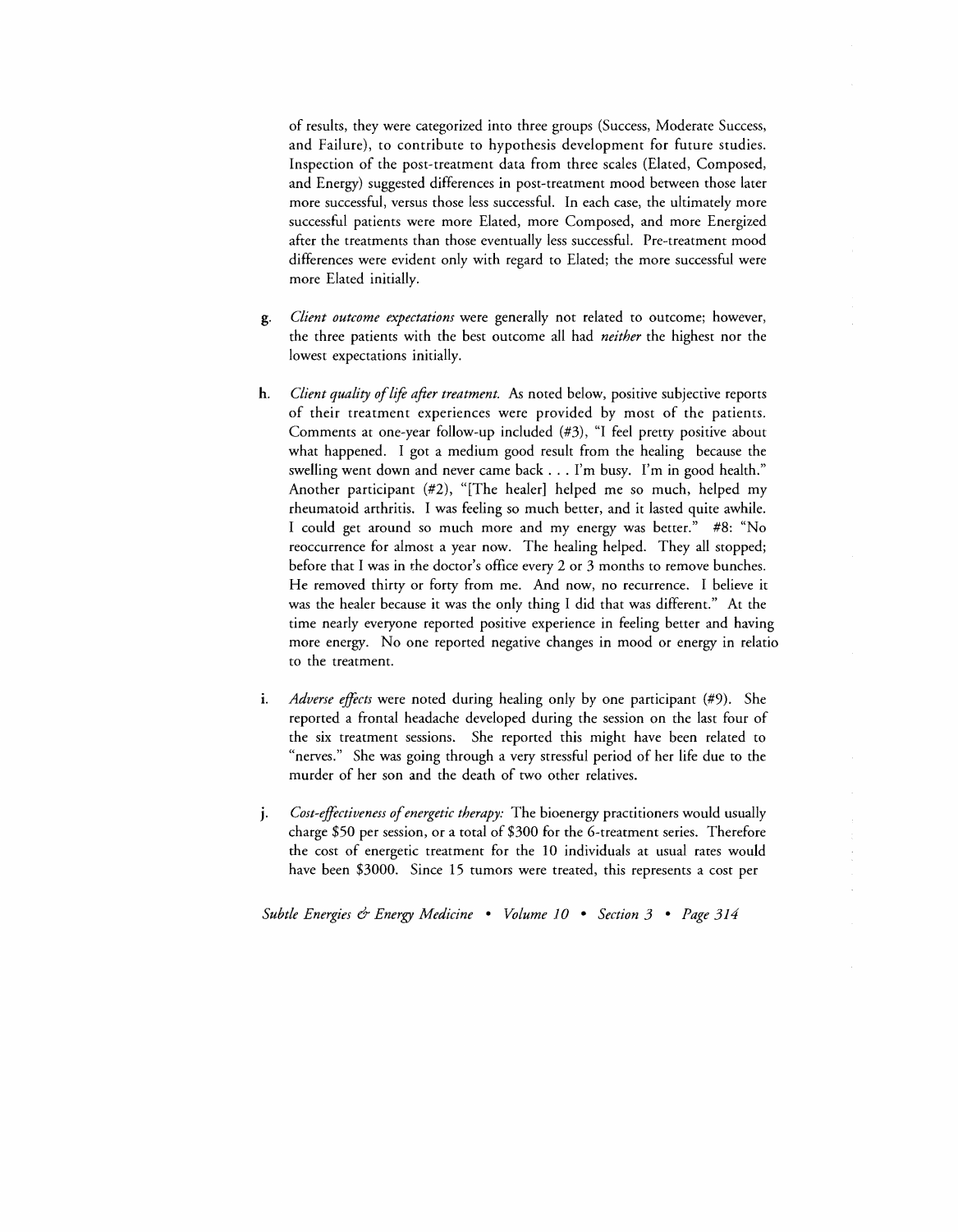tumor of \$200, which would be comparable to conventional treatment with simple excision in the office,  $$195.<sup>3</sup>$  Other positive aspects of energetic treatment include the absence of scarring, little or no adverse side effects, and no pain.

In several instances there were indications of benefit to other co-existing conditions from treatment with energetic therapy. It is worth noting that in the case of Participant #8, the savings are considerable if he had continued to produce tumors at the same rate as he had prior to energetic therapy. All of the patients except #7 reported no further occurences after one year.

## **DISCUSSION**

First, it is clear that the treatment was effective in some cases. In our study, seven out of ten participants experienced improvement in their tumors, at least temporarily, during treatment. Within the selected research p study, seven out of ten participants experienced improvement in their tumors, at least temporarily, during treatment. Within the selected research protocol, treatments were limited to only six sessions over three weeks. In clinical practice, treatment would have continued for patients whose tumors were improving until the tumors were eliminated, if possible.

Selection of basal cell carcinoma for study of a complementary medicine treatment was useful. One advantage in studying complementary treatments with basal cell carcinoma, in contrast to other cancers, is the absence of confounds from simultaneous conventional treatments such as radiation and chemotherapy. This carcinoma also allows direct observation and measurement of change in disease and healing processes during treatment.

Nevertheless, as noted above, there were problems with the photographs. We had not anticipated how much change in color would affect apparent size of remaining carcinomas. During the healing process, changes in color, and flattening of the tumors, were the first changes to occur. The camera with black and white film did not detect either color or flattening, accounting for some discrepancy in the evaluations.

Further, although the photographs were taken as scheduled, from one to several months sometimes elapsed before participants were able to see their dermatol-